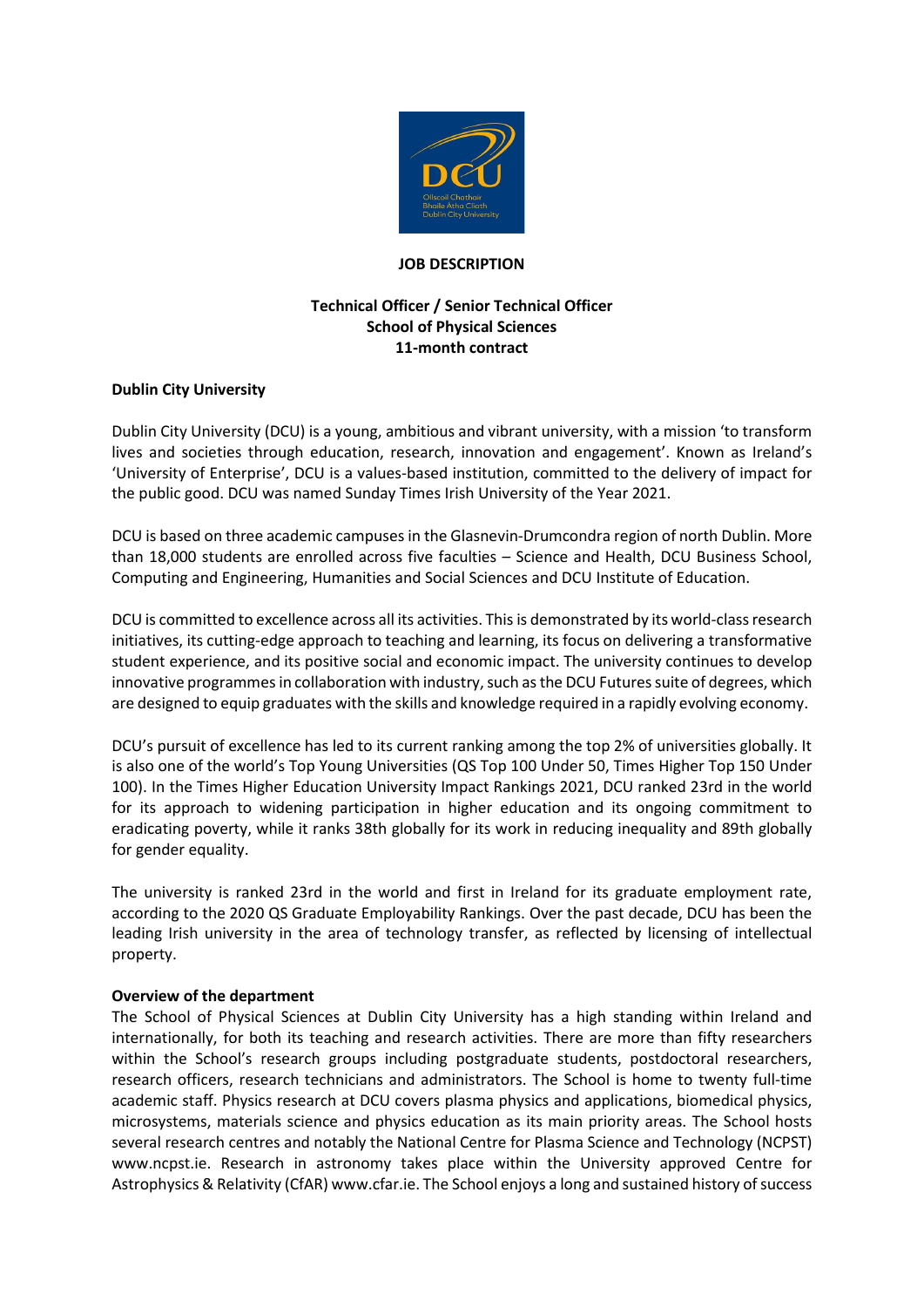in winning substantial research funds and programme grants from Science Foundation Ireland (http://www.sfi.ie), the Higher Education Authority PRTLI programme (www.hea.ie/PRTLI), Enterprise Ireland www.enterprise-ireland.com and the EU Horizon 2020 and previous EC research programmes, in addition to postgraduate scholarships and postdoctoral fellowships from the Irish Research Council for Science, Engineering and Technology www.research.ie.

The School of Physical Sciences offers several undergraduate degree programmes, featuring a unique blend of physics fundamentals with modern applications: BSc in Applied Physics, BSc in Physics with Biomedical Sciences, BSc in Physics with Data Analytics and BSc in Physics with Astronomy, all of which are entered via a Physics General Entry programme. A hands-on approach to physics teaching is favoured with an emphasis on laboratory/data skills and the associated mathematical, computer and analytical skills. These programmes are delivered through new and innovative curricula in partnership with key industry collaborators and other Schools across the university. Besides, the School makes important contributions to the curriculum and teaching of the BSc in Environmental Science and Technology and BSc in Science Education programmes. At postgraduate level, the DCU School of Physical Sciences runs the new MSc in Astrophysics & Relativity course jointly with the School of Mathematical Sciences.

# **Role Profile**

The School of Physical sciences will be seeking a Technical Officer[TO] / Senior Technical Officer[STO] to immediately fill a temporary full-time 11-month contract. This person will be employed in our first and second year laboratories in support of our undergraduate practicals. They will report to Assoc. Prof Jean-Paul Mosnier, the head of department.

### **Duties and Responsibilities**

The duties and responsibilities of the position may include, but are not restricted to, the following:

- To ensure that teaching and research laboratory equipment and facilities are maintained to a high level.
- To provide laboratory demonstration and technical support for physics undergraduate teaching activities.
- To ensure compliance with health and safety rules and regulations in the day-to-day work environment.
- To procure and maintain inventories of equipment and materials for undergraduate and postgraduate laboratories, including working with DCU purchasing systems.
- To assist academic staff in the development of laboratories and also the design and manufacture of experimental equipment.
- To design, develop and deliver on computer/microcontroller interfacing and instrumentation
- Am ability to program in at least one of the following: C++, Sketch, Python, LabView.
- To assist promotional activities such as open days, secondary school workshops and other outreach events.
- To adapt and embrace new technologies associated with a flexible and innovative work environment.
- To interact with colleagues, other University entities, external companies and suppliers in a professional manner.
- To perform any other duties that the Chief Technical Officer or Head of School may allocate as required.